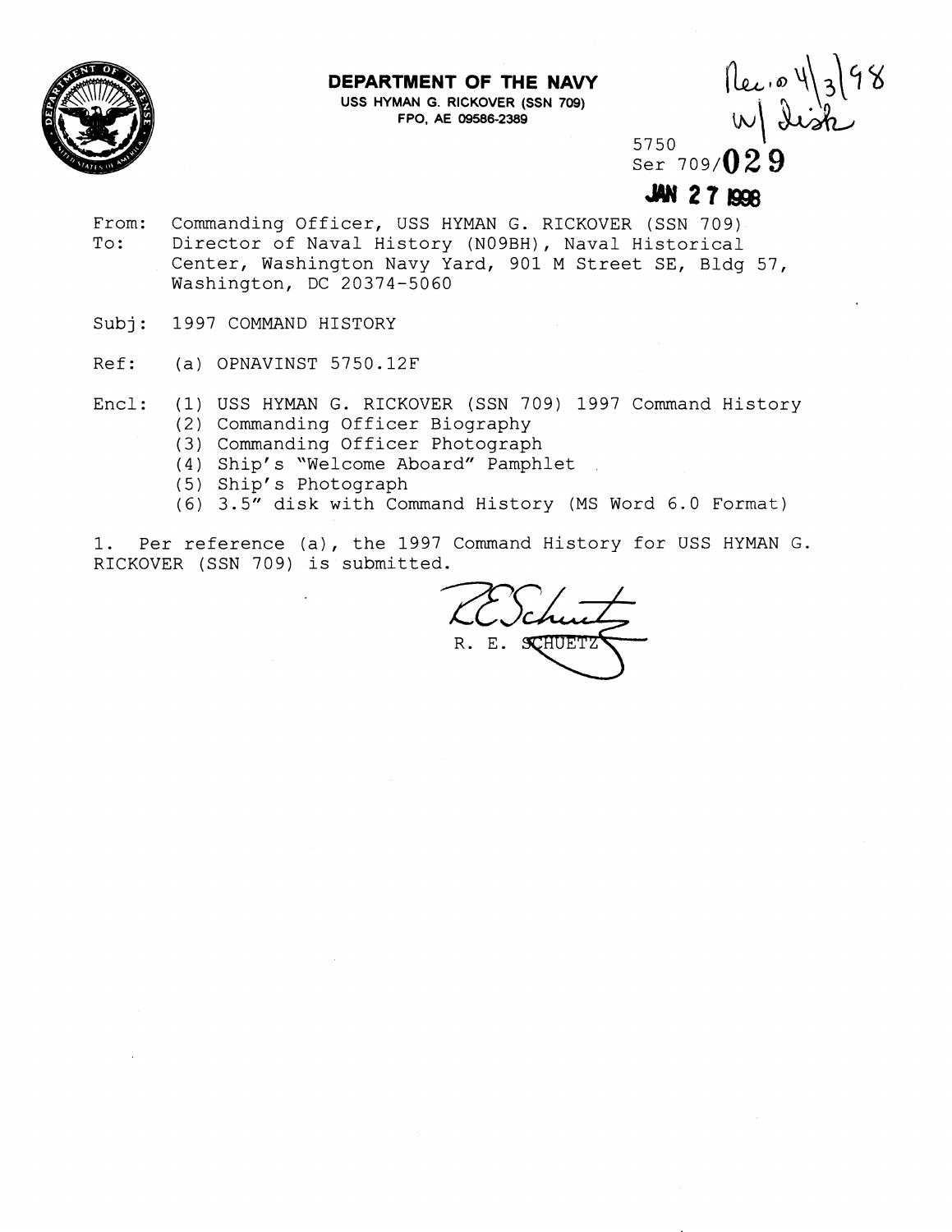## **ANNUAL COMMAND HISTORY FOR 1997**

1. Command Composition and Organization.

 $\mathcal{L}^{\text{max}}_{\text{max}}$ 

a. Mission: USS HYMAN G. RICKOVER (SSN 709) is a nuclear powered fast attack submarine of the Los Angeles (SSN 688) Class. The ship's principal mission is to operate against enemy submarines and surface ships.

| $b$ . | Immediate Senior in Command: |      | COMMANDER SUBMARINE<br>SQUADRON EIGHT |
|-------|------------------------------|------|---------------------------------------|
|       | c. Homeport:                 |      | NORFOLK, VA                           |
|       | d. Command Organization:     |      |                                       |
|       | J. A. WALSH                  | CDR. | COMMANDING OFFICER (D)                |

| R. E. SCHUETZ     | <b>CDR</b>  | COMMANDING OFFICER (R)              |
|-------------------|-------------|-------------------------------------|
| S. P. DAVITO      | LCDR        | EXECUTIVE OFFICER                   |
|                   | LCDR        | ENGINEERING OFFICER                 |
|                   | T.T         | NAVIGATOR/OPERATIONS<br>OFFICER (D) |
|                   | LT          | NAVIGATOR/OPERATIONS<br>OFFICER (R) |
|                   | <b>LCDR</b> | COMBAT SYSTEMS<br>OFFICER (D)       |
|                   | <b>LT</b>   | COMBAT SYSTEMS<br>OFFICER (R)       |
|                   | LT          | SUPPLY OFFICER<br>(D)               |
|                   | LT          | (R)<br>SUPPLY OFFICER               |
| J. F. JACKSON III | MMCS        | CHIEF OF THE BOAT                   |

Encl (1)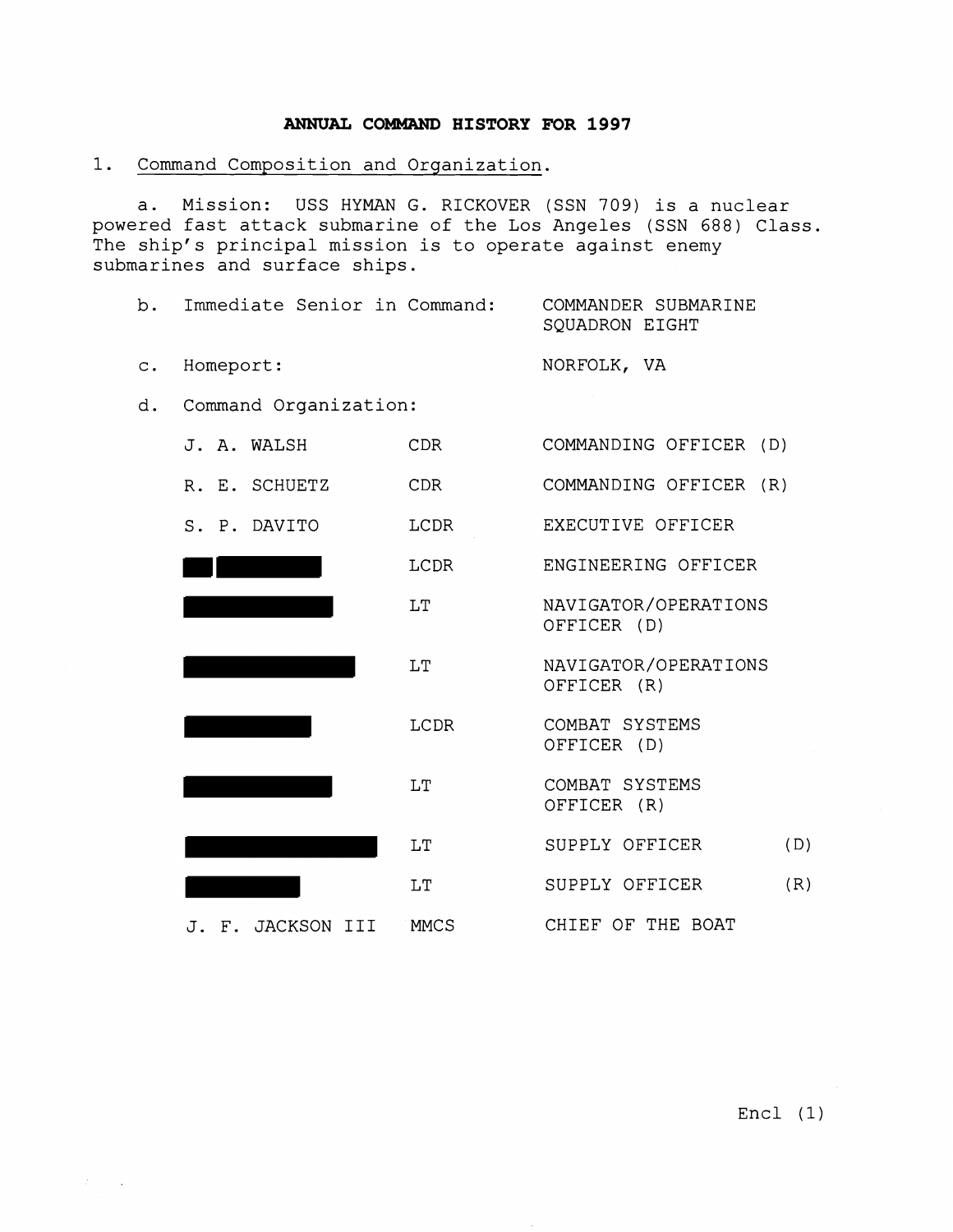## 2. Chronology.

a. Significant Events:

|  |  | 01 JAN - 03 JAN | INPORT NORFOLK                                      |
|--|--|-----------------|-----------------------------------------------------|
|  |  | 04 JAN - 10 JAN | LOCAL OPERATIONS AND SERVICES                       |
|  |  | 11 JAN - 17 FEB | INPORT NORFOLK (UPKEEP)                             |
|  |  | 18 FEB - 28 FEB | LOCAL OPERATIONS AND ORSE                           |
|  |  | 01 MAR - 03 MAR | INPORT NORFOLK                                      |
|  |  | 04 MAR - 16 MAR | AUTEC FOR TRE SUPPORT                               |
|  |  | 17 MAR - 21 MAR | LOCAL OPERATIONS WITH COMSUBLANT<br><b>EMBARKED</b> |
|  |  | 22 MAR - 30 MAR | INPORT NORFOLK                                      |
|  |  | 31 MAR - 04 APR | LOCAL OPERATIONS AND SERVICES                       |
|  |  | 05 APR - 11 MAY | INPORT NORFOLK FOR UPKEEP                           |
|  |  | 12 MAY - 17 MAY | TRANSIT TO HALIFAX                                  |
|  |  | 18 MAY - 21 MAY | INPORT HALIFAX FOR PORT VISIT                       |
|  |  | 22 MAY - 23 MAY | TRANSIT TO GROTON CONNECTICUT                       |
|  |  | 24 MAY - 09 JUN | INPORT GROTON CONNECTICUT                           |
|  |  | 10 JUN – 13 JUN | LOCAL OPERATIONS AND SERVICES                       |
|  |  | 14 JUN – 16 JUN | INPORT NORFOLK                                      |
|  |  | 17 JUN – 28 JUN | LOCAL OPERATIONS AND SERVICES                       |
|  |  | 28 JUN - 04 AUG | INPORT NORFOLK (POM UPKEEP)                         |
|  |  | 05 AUG - 08 AUG | POST UPKEEP SEA TRIALS                              |
|  |  | 09 AUG - 14 AUG | INPORT NORFOLK                                      |
|  |  | 15 AUG - 19 AUG | LOCAL OPERATIONS (POPS I)                           |

 $\overline{c}$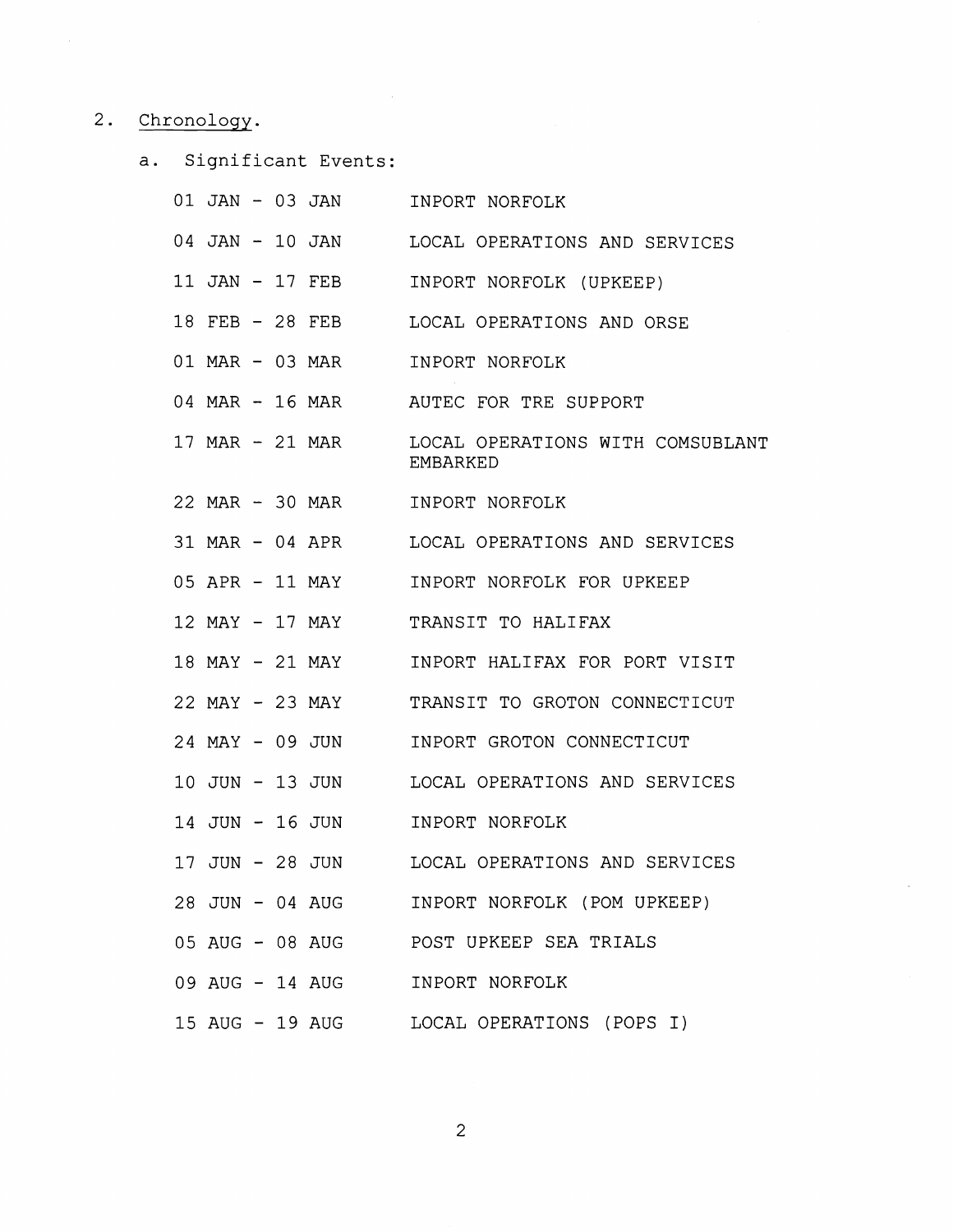| 20 AUG - 24 AUG                  | INPORT NORFOLK                                              |
|----------------------------------|-------------------------------------------------------------|
|                                  | 25 AUG - 27 AUG LOCAL OPERATIONS (POPS IA)                  |
| 28 AUG - 07 SEP                  | INPORT NORFOLK                                              |
| 08 SEP - 12 SEP                  | LOCAL OPERATIONS (POPS II)                                  |
| 13 SEP - 11 OCT                  | INPORT NORFOLK (DRY DOCK, AFDM 10<br>23 SEP - 01 OCT)       |
|                                  | 12 OCT - 21 OCT LOCAL OPERATIONS (POPS IIA)                 |
| 22 OCT - 29 OCT                  | INPORT NORFOLK (LOADOUT/UPKEEP)                             |
| 30 OCT - 07 NOV                  | LOCAL OPERATIONS (POPS III/POM WORKUP)                      |
| 08 NOV - 17 NOV                  | INPORT NORFOLK (UPKEEP/FINAL LOADOUT)                       |
| 18 NOV - 21 NOV                  | LOCAL OPERATIONS (POMCERT)                                  |
| 22 NOV - 01 DEC                  | INPORT NORFOLK                                              |
| 02 DEC - 03 DEC LOCAL OPERATIONS |                                                             |
|                                  | 04 DEC - 06 DEC INPORT NORFOLK (VOYAGE REPAIRS)             |
|                                  | 07 DEC - 31 DEC NORTHERN ATLANTIC DEPLOYMENT                |
| b. Port Visit:                   |                                                             |
|                                  | 17 MAY - 21 MAY PORT VISIT, HALIFAX, NOVA SCOTIA,<br>CANADA |
| 23 MAY - 09 JUN                  | PORT VISIT, GROTON, CONNECTICUT                             |

3. Narrative.

The ship began the year supporting workup and certifications for other submarines of the Atlantic fleet. Upon return from the Caribbean, the ship returned to the local operating areas to support more POM workups, this time with COMSUBLANT embarked.

The ship spent April and the first part of May in Norfolk for Pre-Overseas Movement Upkeep and special equipment loadout. Upon completion of the upkeep, the ship departed Norfolk for a port visit in Halifax, Nova Scotia. Upon completion of a week in